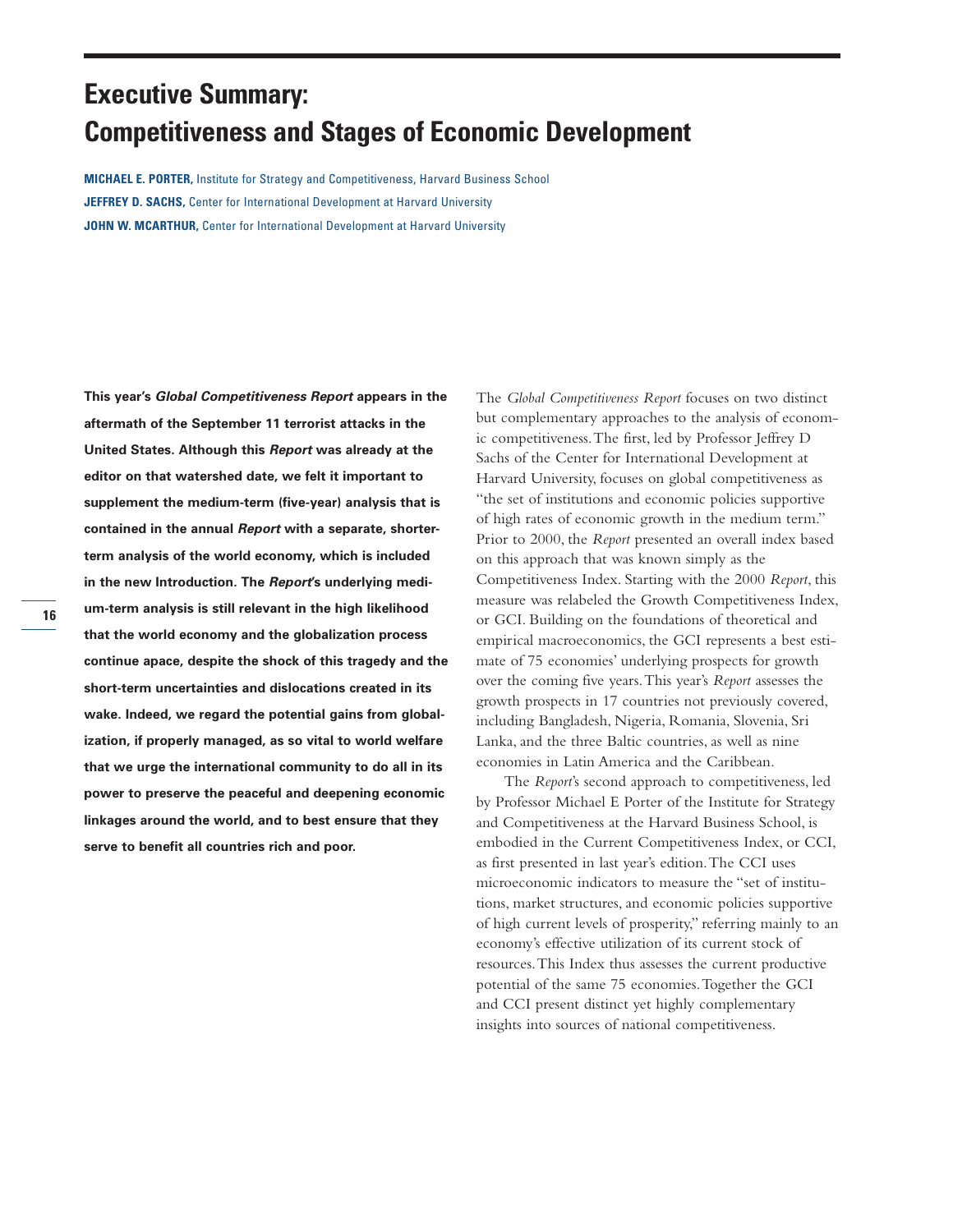Both the GCI and CCI combine hard data and unique survey data to assess competitiveness in a large sample of countries. Central to both Indexes is the Executive Opinion Survey, conducted annually by the World Economic Forum.The Survey is indispensable to the *Report*, since no reliable hard data sources exist for many of the most important aspects of an economy such as the efficiency of government institutions, the sophistication of local supplier networks, or the nature of competitive practices. Even where hard data are available, the data often do not cover all the countries in our sample.The Executive Opinion Survey records the perspectives of business leaders around the world by asking them to compare aspects of their local business environment with global standards, this year including more than 4,600 respondents.The business leaders surveyed actually make many of the investment and policy decisions that drive economic growth and development, so by recording their perspectives we obtain an incomparable, up-to-date knowledge base concerning the current state of economic affairs in each of the 75 countries assessed.

## **Transitions in economic development**

This year's *Global Competitiveness Report* emphasizes an increasingly important theme confronting many nations: Countries face very different challenges and priorities as they move from resource-based to knowledge-based economies.i As an economy develops, so do its structural bases of global competitiveness.At low levels of development, economic growth is determined primarily by the mobilization of primary factors of production: land, primary commodities, and unskilled labor.As economies move from low- to middle-income status, global competitiveness becomes Investment-Driven, as economic growth is increasingly achieved by harnessing global technologies to local production. Foreign direct investment, joint ventures, and outsourcing arrangements help to integrate the national economy into international production systems, thereby facilitating the improvement of technologies and the inflows of foreign capital and technologies that support economic growth. In most economies, the evolution from middle-income to high-income status involves the transition from a technology-importing economy to a technology-generating economy, one that innovates in at least some sectors at the global technological frontier. For high-income economies at this Innovation-Driven stage of economic development, global competitiveness is critically linked to high rates of social learning (especially science-based learning) and the rapid ability to shift to new technologies.

The principal factors that contribute to global competitiveness, and thereby improve living standards, will therefore differ for economies at different levels of development. For some low-income economies, the main challenge is to get the basic factor markets—for land, labor, and capital—working properly.As countries advance, the basic challenge is to make connections with international production systems by attracting sufficient flows of FDI. Once reaching high-income status, the basic challenge facing countries is typically to generate high rates of innovation and commercialization of new technologies.The critical institutions in a country, and its barriers to continued growth, will therefore differ depending on that country's current position.

Successful economic development is thus a process of successive upgrading, in which businesses and their supporting environments co-evolve, to foster increasingly sophisticated ways of producing and competing. Seeing economic development as a sequential process of building not just macroeconomic stability but also interdependent factors such as quality of governance, societal capacity to advance its technological capability, more advanced modes of competition, and evolving forms of firm organizational structure, helps to expose important potential pitfalls in economic policy.To evolve successfully through different levels of development, key parts of the economic environment must change at appropriate times. Lack of improvement in any important area can lead to a plateau in productivity and stalled economic growth.

At low levels of development, government's main job is to provide overall political and macroeconomic stability and sufficiently free markets to permit the effective utilization of primary commodities and unskilled labor both by indigenous firms and through attracting foreign investment. Firms produce commodities or relatively simple products of long-standardized technology designed in other more advanced countries.Technology is assimilated through imports, foreign direct investment, and imitation. In this stage, companies compete on price and often lack direct access to consumers.They have limited roles in the value chain, focused on assembly, labor-intensive manufacturing, and resource extraction.A Factor-Driven economy is highly sensitive to world economic cycles, commodity price trends, and exchange rate fluctuations.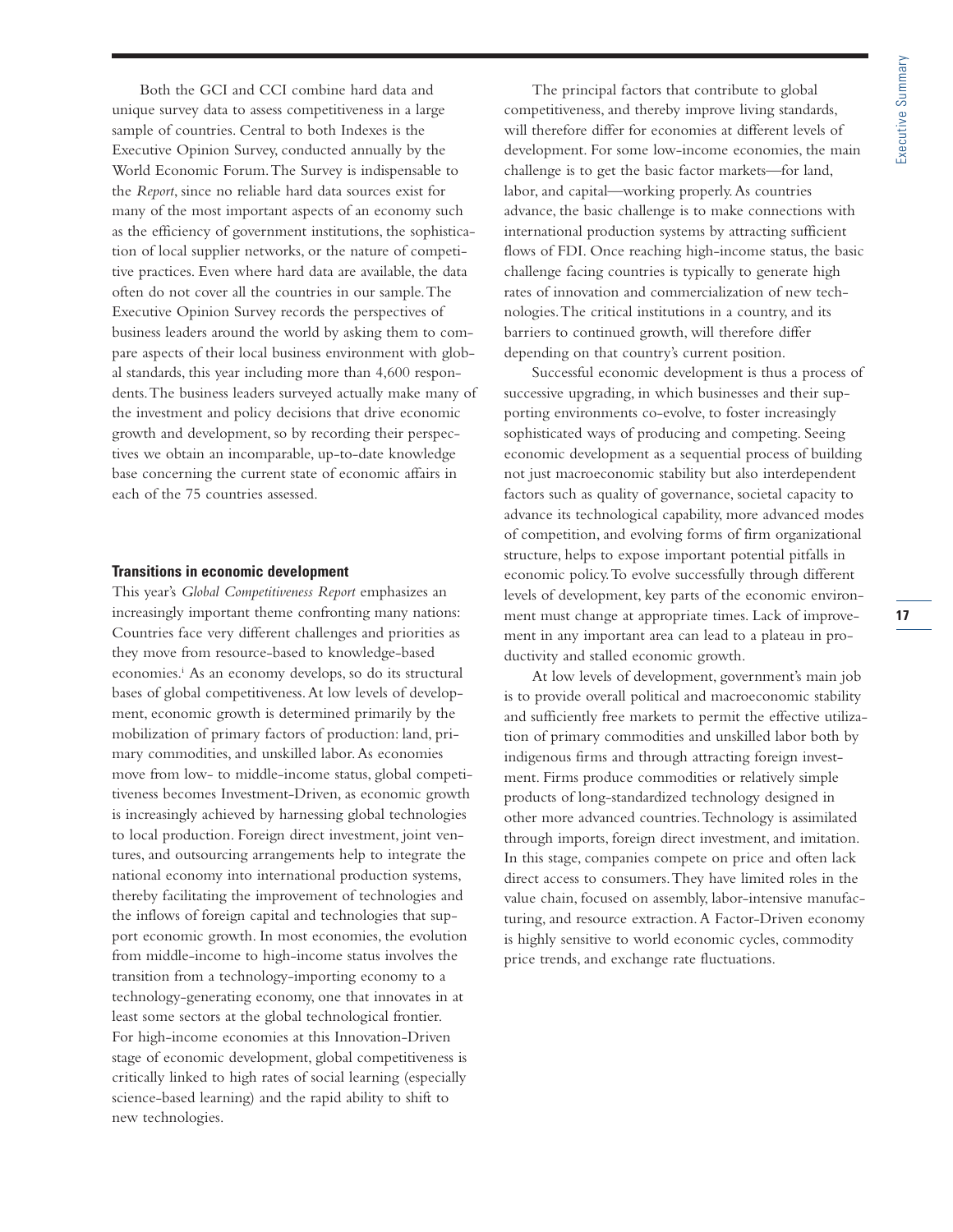As development proceeds, government priorities need to focus increasingly on improvements in physical infrastructure (ports, telecommunications, roads) and regulatory arrangements (customs, taxation, company law) to allow the economy to integrate more fully with global markets. In this Investment-Driven phase, efficiency in producing standard products and services becomes a dominant source of global competitiveness.The products and services produced become more sophisticated, but technology and designs still largely come from abroad.Technology is accessed through licensing, joint ventures, foreign direct investment, and imitation. Nations in this stage not only assimilate foreign technology, however, but they also develop the capacity to improve on it.The national business environment supports investment in efficient infrastructure and modern production methods. Companies often produce under contract to foreign original equipment manufacturers (OEM), which control design and marketing. Gradually, companies extend capabilities more widely in the value chain.An Investment-Driven economy is concentrated on manufacturing and on outsourced service exports. It is susceptible to financial crises since it relies heavily on foreign capital flows, as well as external sectorspecific demand shocks.

Perhaps the hardest transition is from technologyimporting, efficiency-based development to innovationbased development.This requires a direct government role in fostering a high rate of innovation, through public as well as private investments in research and development, higher education, and improved capital markets and regulatory systems that support the start-up of high-technology enterprises.At this innovation stage, enterprises themselves become less hierarchical, with much more delegation of authority to sub-units within the enterprise. Buyers and suppliers and corporate sub-units are often linked together in flexible networking arrangements that facilitate innovations and rapid shifts in the division of labor within the organization. Firms invest heavily in the continual training and upgrading of their workforce. Compensation systems involve incentive payment schemes linked to the productivity of different parts of the enterprise. In the same way, the firms within an industry also become much more interactive, with deep industrial clusters characterized by a sophisticated division of labor, increasing flows of workers between enterprises, and a mix of fierce competition and cooperation among enterprises within an industry. Companies compete with unique strategies that are often global in scope. Such characteristics have been noted in American high-tech regions such as Silicon Valley, Route 128 in Boston, and the Research Triangle of North Carolina.

It is our hypothesis that many of the failures in economic development in recent years involve countries getting stuck at critical junctures of economic transition: Between Factor-Driven and Investment-Driven or between Investment-Driven and Innovation-Driven stages. For example, some countries successfully master the initial phase of Factor-Driven growth, but then fail to make the transition to technology imports and globalized production systems. Others effectively reach the investment phase of development, but then fail to progress to homegrown innovation.These transition points are indeed difficult to manage from both a macroeconomic and microeconomic perspective.The shift from one phase of development to the next often requires new ways of organizing governments, markets, and enterprises, so it is not altogether surprising therefore that many countries fail at making the appropriate transitions, or even fail to recognize that such a transition is needed.The transition from primary commodities to increased utilization of imported technologies to innovation requires changes in government priorities and spending patterns as well as in the internal structure and aims of business enterprises. Shifts in both macroeconomic policy and microeconomic business structure are necessary. Ironically, old strategies become the new weaknesses.A highly opportunistic corporate approach that worked well serving disparate OEM customers, for example, becomes a liability in making the long-term commitments required for advanced production processes and pursuing true innovations.

This framework helps to highlight why some countries enjoy significant economic progress for a period and then appear to stall in their development.When economies reach transition points, they require wholesale transformation of many interdependent dimensions. Successful Investment-Driven economies such as Taiwan and Singapore, for example, are finding that their reliance on sustained infrastructure investments, OEM manufacturing for multinationals, and government guidance of the economy to boost efficiency are insufficient to support very high levels of prosperity.Their current level of wages and domestic costs makes them vulnerable to competition from lower-wage countries such as China. Likewise Ireland, which has been tremendously successful in attracting foreign investment for manufacturing, now faces the need to justify higher wages and higher local costs without yet having developed a world-class innovative structure. In a more severe example,Argentina has become caught in the early Investment-Driven stage of development where it still has to compete on price, but its overvalued exchange rate and lack of technological sophistication and scientific innovative capacity are combining to keep the economy in crisis.The challenge for all these economies is to move to an Innovation-Driven economy with world-class technological capacities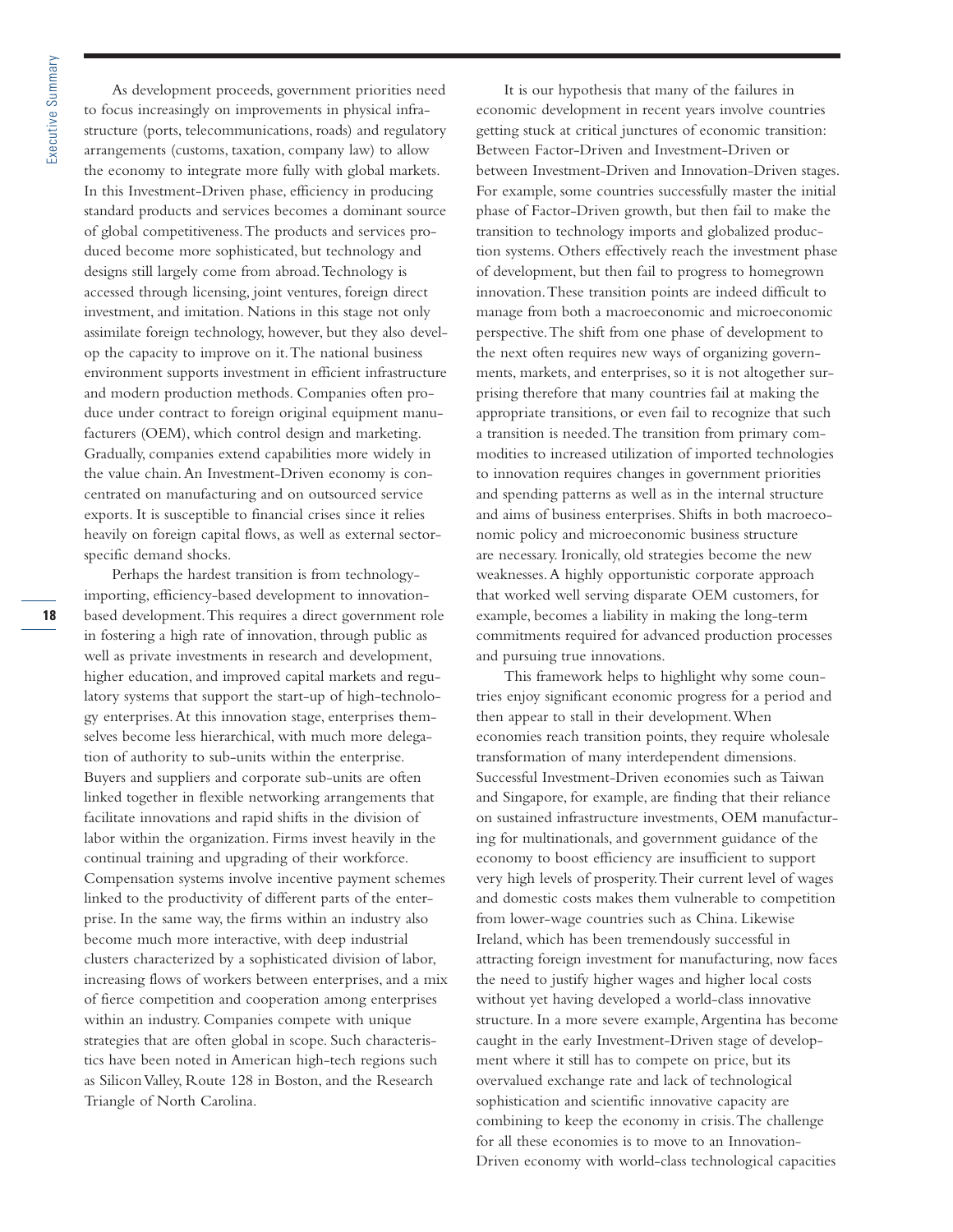and the presence of deep clusters.To do so, companies need to move to new types of strategies, investment priorities must change, higher education must take on even greater importance, and government's role in the economy needs to shift.

One of the principal goals of the *Global Competitiveness Report* is to identify the policy challenges that face governments at various levels of development.As suggested earlier, some tasks are common to all governments: macroeconomic stability, provision of basic medical and health care, openness of the economy, and a competitive exchange rate that supports export growth. Some tasks are critical for countries attempting to move beyond a traditional primary commodity base: improvements of infrastructure, universal secondary education, improved technical education, and flexibility of labor markets. Finally, special tasks are required for countries attempting to move from technology-using to technology-innovating economies: for example, a venture capital sector as well as other improved financial and legal arrangements for new startups, increased government spending on R&D, and improved legal tools for intellectual property rights. Reflecting their complementary perspectives, the Growth Competitiveness Index and Current Competitiveness Index aim to shed light on the respective macro and micro priorities at various phases of economic development.

#### **The Growth Competitiveness Index**

Building on the latest developments in economic growth research, as well as the results from recent years' *Global Competitiveness Report*s, the Growth Competitiveness Index methodology has been updated since last year to provide a ranking of the underlying potential for medium-term (five years) growth that better accounts for the widely varying levels of development of the included countries.As outlined in detail in Chapter 1.1 by John W McArthur and Jeffrey D Sachs, the GCI divides the *Report*'s sample of 75 countries into two main groups based on their level of technological capacity. Using patenting as a measure of innovative capacity, the Growth Competitiveness chapter identifies the 21 Innovation-Driven economies in the world today, for which it uses the shorthand term *core* economies (a term with no moral judgments intended, simply a statement about innovation as the source of growth!). It then attempts to identify the specific factors in technological advancement among these core economies. At the same time, the GCI includes an entirely separate measure of technological advancement for the non-innovating (or *non-core*) economies, one that puts more weight on technological diffusion as these economies absorb and adapt production practices developed mainly by the innovating economies.

The GCI not only incorporates the differing forms of technological advancement that are linked to growth in the core and non-core economies, but also stresses the differing importance of technological advancement for these two groups of economies.The GCI is comprised of three subindexes: the level of technology in an economy, the quality of public institutions, and the macroeconomic conditions related to growth.Among the world's core economies, statistical evidence indicates that innovation plays a dominant role in medium-term economic growth. For these economies, the GCI thus places a weight of 1/2 on the technology index against weights of 1/4 each on public institutions and macroeconomic environment. Among the non-core economies, technological advancement, measured largely by the economies' performance in skill-based manufacturing exports, appears to play a more limited role relative to the other two factors.Thus, the GCI places a weight of  $1/3$  on each component index when calculating overall scores for the non-innovating economies. For the three economies that appear to be at the cusp of innovation-driven growth—Hong Kong SAR, Ireland, and Singapore—GCI values are calculated as an average of those economies' scores using the core and non-core formulas.

The new GCI results are listed in Table 1, which shows this year's overall rankings as well as the change in rankings among only those countries included in this and last year's *Report*s. Finland, for the first time, ranks first in the world, indicating that it now has the best prospects for growth over the next five years.This country's remarkable turnaround over the past decade serves as evidence of how quickly an economy's prospects can be transformed by strong political institutions, a focus on technology, and sound macroeconomic management.The United States ranks second.Although the United States is currently at risk of a recession, it is still far and away the world's technological leader and engine of economic growth in the medium term. Canada, the sixth-ranked economy in the 2000 GCI, rounds out the top three places, having moved up in the growth rankings mainly due to this year's weight accorded to tertiary education as a key factor in technological innovation.Australia and New Zealand, two other countries with strong measures of university-educated human capital, have jumped significantly in the growth rankings from 11th to 5th and 19th to 10th spots, respectively. Notably, and reflecting their looming challenges in making the transition from investment-based to innovation-based growth, Singapore has dropped from 2nd to 4th place, Ireland has dropped from 4th to 11th, and Hong Kong SAR has shifted from 7th to 13th. Meanwhile, Japan's ongoing economic stagnation is reflected in its continuing low position at 21st, down one slot from last year.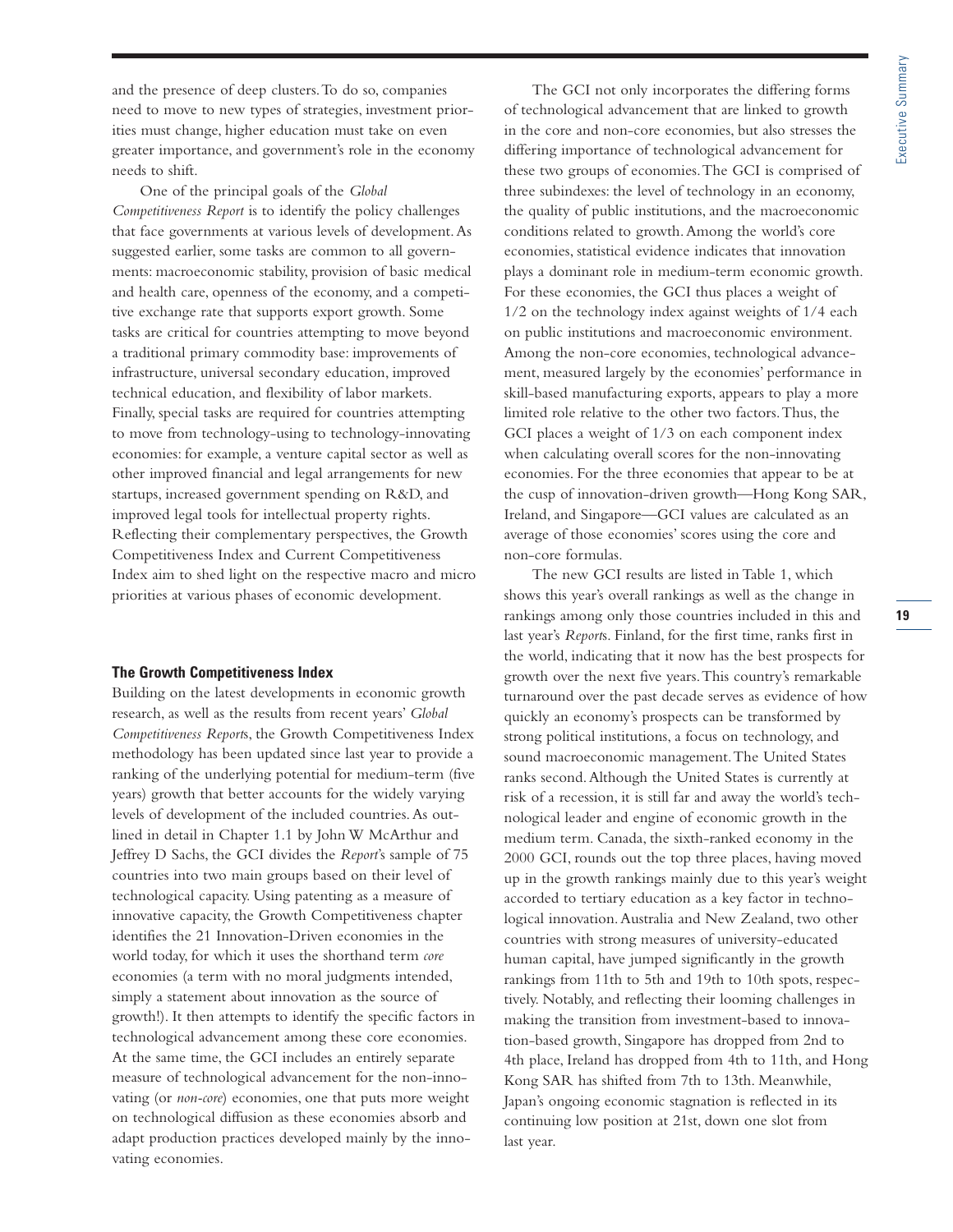Other notable GCI results include the strong growth prospects of new entries Estonia, at 29th, and Slovenia, at 31st. Estonia's ranking is well ahead of the results for Baltic neighbors Lithuania (43) and Latvia (47). Results lower down the list are generally more stable, with the important exceptions of Turkey, which dropped six spots compared with last year, and Indonesia, which tumbled 10 places. Of additional importance are the newly included Latin American economies, most of which scored in the lower quintile of the growth rankings, frequently reflecting their difficulty in emerging from a Factor-Driven to an Investment-oriented stage of development. Brazil, nonetheless, has moved up five spots, ranking 44th in the expanded sample, while Chile holds steady in 27th. Other relatively bright spots in Latin America include new entrants Uruguay at 46th and the Dominican Republic at 50th.

Bangladesh and Nigeria, the two poorest economies in our sample, are included in this year's *Report* for the first time ever and, perhaps not surprisingly, rank near the very bottom of the GCI scale.This should not, however, be taken as a sign of pessimism about these economies. Indeed, the avid willingness of business people in those economies to participate in the Executive Survey reflected a remarkable interest in policy dialogue and subsequent economic transformation.As this *Report*'s chapter on Growth Competitiveness also outlines, both Bangladesh and Nigeria have a tremendous opportunity for what economists call "catch-up" growth if those countries are able to continue to enhance their political and technological capacities under the auspices of stable macroeconomics.

The GCI's component indexes on technology, public institutions, and macroeconomic environment are reported within the same chapter and are presented here in Table 2. Careful assessment of these indexes and the variables they comprise reveals many of the relative strengths and weaknesses to growth within each economy. China and Korea provide two very brief examples. China ranks 6th on the macroeconomic environment index, but only 50th on the measure of public institutions and 53rd on the technology index, yielding an overall GCI ranking in 39th place. Korea, on the other hand, ranks 9th in technology and 8th for its macroeconomic environment, but 44th for its public institutions, producing a 23rd place score overall. Underlying these indexes are numerous subindexes that can be investigated in some detail, thereby providing policymakers and business leaders reading this *Report* with valuable information regarding how best to advance their economies' growth prospects.

## **Table 2. Rankings of growth competitiveness component indexes**

I

I I

| Country                          | <b>GCI Ranking</b> | <b>Technology</b><br><b>Index Rank</b> | <b>Public</b><br><b>Institutions</b><br><b>Index Rank</b> | Macroeconomic<br><b>Environment</b><br><b>Index Rank</b> |
|----------------------------------|--------------------|----------------------------------------|-----------------------------------------------------------|----------------------------------------------------------|
| Finland                          | 1                  | 3                                      | 1                                                         | 10                                                       |
| <b>United States</b>             | $\overline{2}$     | 1                                      | 12                                                        | $\overline{7}$                                           |
| Canada                           | 3                  | $\overline{2}$                         | 11                                                        | 13                                                       |
| <b>Singapore</b><br>Australia    | 4<br>5             | 18<br>5                                | 6<br>8                                                    | $\mathbf{1}$<br>17                                       |
| Norway                           | 6                  | $\overline{1}$                         | 16                                                        | 5                                                        |
| Taiwan                           | 7                  | 4                                      | 24                                                        | 15                                                       |
| Netherlands                      | 8                  | 14                                     | 5                                                         | 9                                                        |
| Sweden                           | 9                  | 6                                      | 7                                                         | 29                                                       |
| <b>New Zealand</b>               | 10                 | 11<br>28                               | 4                                                         | 14                                                       |
| Ireland<br><b>United Kingdom</b> | 11<br>12           | 10                                     | 18<br>$\overline{9}$                                      | $\overline{2}$<br>12                                     |
| Hong Kong SAR                    | 13                 | 33                                     | 10                                                        | 4                                                        |
| <b>Denmark</b>                   | 14                 | 12                                     | 3                                                         | 31                                                       |
| Switzerland                      | 15                 | 24                                     | 13                                                        | 3                                                        |
| Iceland                          | 16                 | 19                                     | $\overline{2}$                                            | 34                                                       |
| Germany                          | 17                 | 15                                     | 17                                                        | 19                                                       |
| Austria<br>Belgium               | 18<br>19           | 16<br>13                               | 15<br>22                                                  | 26<br>24                                                 |
| France                           | 20                 | 17                                     | 20                                                        | 22                                                       |
| Japan                            | 21                 | 23                                     | 19                                                        | 18                                                       |
| Spain                            | 22                 | 27                                     | 23                                                        | 11                                                       |
| Korea                            | 23                 | 9                                      | 44                                                        | 8                                                        |
| <b>Israel</b>                    | 24                 | 26                                     | 14                                                        | 61                                                       |
| Portugal<br><b>Italy</b>         | 25<br>26           | 25<br>31                               | 25<br>27                                                  | 35<br>23                                                 |
| Chile                            | 27                 | 42                                     | 21                                                        | 21                                                       |
| Hungary                          | 28                 | 21                                     | 26                                                        | 38                                                       |
| Estonia                          | 29                 | 8                                      | 29                                                        | 43                                                       |
| Malaysia                         | 30                 | 22                                     | 39                                                        | 20                                                       |
| Slovenia                         | 31                 | 30                                     | 30                                                        | 39                                                       |
| <b>Mauritius</b><br>Thailand     | 32<br>33           | 37<br>39                               | 32<br>42                                                  | 30<br>16                                                 |
| South Africa                     | 34                 | 46                                     | 35                                                        | 27                                                       |
| Costa Rica                       | 35                 | 32                                     | 37                                                        | 42                                                       |
| Greece                           | 36                 | 38                                     | 40                                                        | 32                                                       |
| Czech Republic                   | 37                 | 20                                     | 53                                                        | 49                                                       |
| <b>Trinidad and Tobago</b>       | 38                 | 52                                     | 36                                                        | 25                                                       |
| China<br><b>Slovak Republic</b>  | 39<br>40           | 53<br>29                               | 50<br>38                                                  | 6<br>64                                                  |
| Poland                           | 41                 | 35                                     | 41                                                        | 50                                                       |
| <b>Mexico</b>                    | 42                 | 36                                     | 56                                                        | 36                                                       |
| Lithuania                        | 43                 | 41                                     | 34                                                        | 56                                                       |
| <b>Brazil</b>                    | 44                 | 49                                     | 47                                                        | 33                                                       |
| Jordan                           | 45<br>46           | 54<br>45                               | 28<br>31                                                  | 54                                                       |
| Uruguay<br>Latvia                | 47                 | 34                                     | 48                                                        | 63<br>59                                                 |
| <b>Philippines</b>               | 48                 | 40                                     | 64                                                        | 28                                                       |
| Argentina                        | 49                 | 48                                     | 55                                                        | 40                                                       |
| Dominican Republic               | 50                 | 44                                     | 54                                                        | 46                                                       |
| Egypt                            | 51                 | 64                                     | 33                                                        | 51                                                       |
| Jamaica<br>Panama                | 52<br>53           | 43<br>57                               | 43<br>59                                                  | 71<br>44                                                 |
| <b>Turkey</b>                    | 54                 | 51                                     | 46                                                        | 68                                                       |
| Peru                             | 55                 | 62                                     | 45                                                        | 58                                                       |
| Romania                          | 56                 | 47                                     | 52                                                        | 67                                                       |
| India                            | 57                 | 66                                     | 49                                                        | 45                                                       |
| El Salvador                      | 58                 | 58                                     | 60                                                        | 47                                                       |
| <b>Bulgaria</b><br>Vietnam       | 59<br>60           | 50<br>65                               | 51<br>63                                                  | 69<br>37                                                 |
| Sri Lanka                        | 61                 | 59                                     | 58                                                        | 60                                                       |
| Venezuela                        | 62                 | 55                                     | 65                                                        | 53                                                       |
| Russia                           | 63                 | 60                                     | 61                                                        | 57                                                       |
| Indonesia                        | 64                 | 61                                     | 66                                                        | 41                                                       |
| Colombia                         | 65                 | 56                                     | 57                                                        | 66                                                       |
| Guatemala<br><b>Bolivia</b>      | 66<br>67           | 68<br>67                               | 70<br>62                                                  | 52<br>70                                                 |
| Ecuador                          | 68                 | 69                                     | 68                                                        | 62                                                       |
| Ukraine                          | 69                 | 63                                     | 71                                                        | 73                                                       |
| <b>Honduras</b>                  | 70                 | 70                                     | 72                                                        | 72                                                       |
| Bangladesh                       | 71                 | 74                                     | 75                                                        | 48                                                       |
| Paraguay                         | 72                 | 73                                     | 74                                                        | 65                                                       |
| Nicaragua<br>Nigeria             | 73<br>74           | 71<br>75                               | 67<br>73                                                  | 74<br>55                                                 |
| Zimbabwe                         | 75                 | 72                                     | 69                                                        | 75                                                       |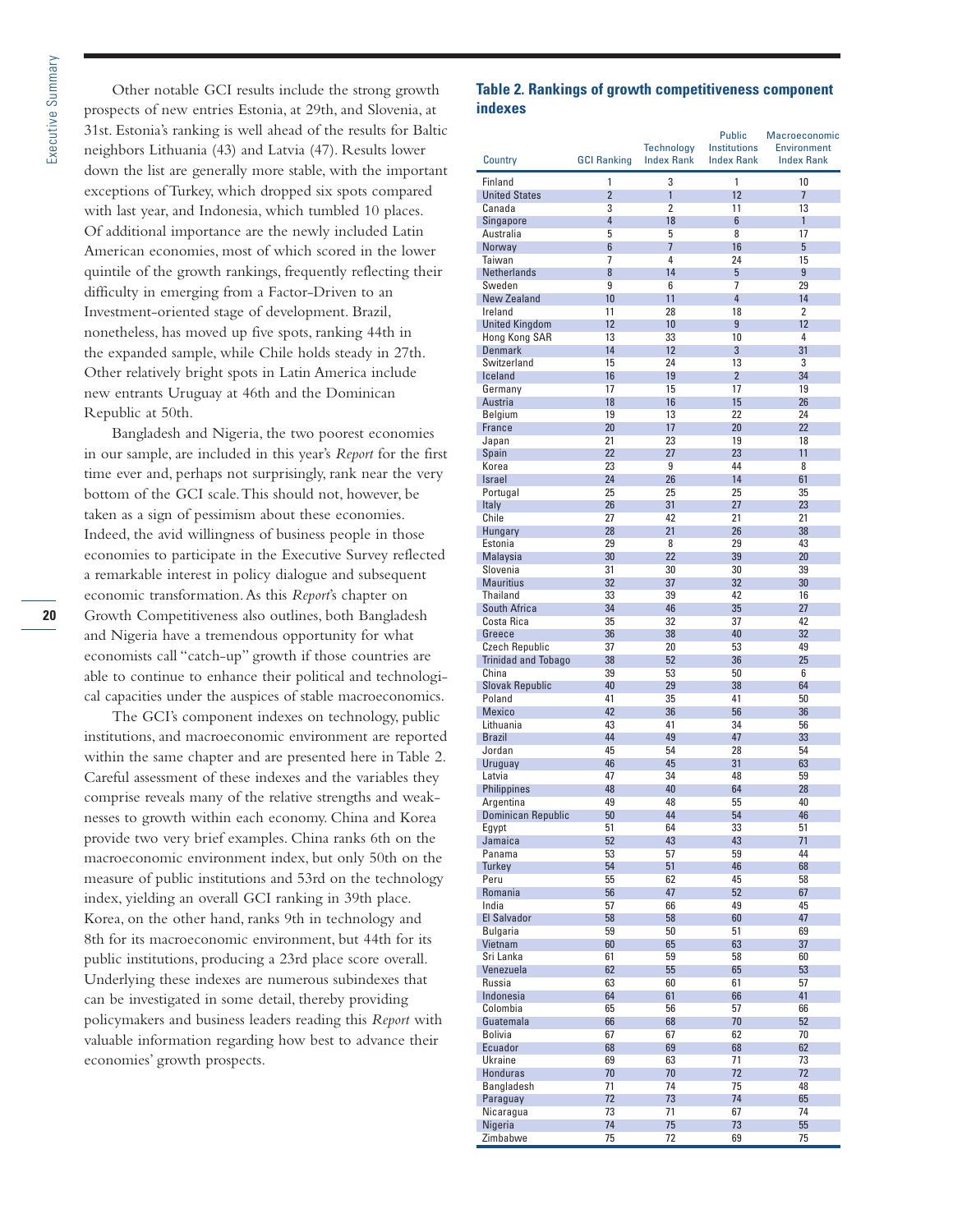## **The Current Competitiveness Index**

Whereas the Growth Competitiveness Index strives to estimate the underlying conditions for growth over the coming five years, the Current Competitiveness Index (CCI) evaluates the underlying conditions defining the *current* level of productivity in each of the 75 economies covered. Using a microeconomic approach focusing on the detailed conditions that support a high level of sustainable productivity, measured by GDP per capita, the CCI aims to move beyond the examination of broad, aggregate variables characteristic of most economic growth models. Using common factor analysis, the Current Competitiveness Index (CCI) is an aggregate measure of microeconomic competitiveness.This chapter also reports two subindexes, one focusing on company sophistication and the other on quality of the national business environment drawing on a complex array of variables with a demonstrated statistical relationship to GDP per capita.

This year's CCI rankings are shown in Table 1, while subrankings on the sophistication of company operating practices in each country and the quality of the business environment are presented in Table 3. For the second year, Finland edges out the United States to achieve the number one ranking.Advanced nations improving their current competitiveness ranking in 2001 include the Netherlands, Sweden,Australia,Austria, France, and Iceland.Advanced countries that experienced a decline in the rankings in 2001 include Germany, Denmark, and Belgium in Europe; and Singapore, Japan, and Hong Kong SAR in Asia. Developing nations that improved their current competitiveness rankings on a comparable sample basis include Hungary, India,Thailand, Poland, China, Russia, and Ukraine. Developing countries whose position has fallen include Chile, Malaysia,Turkey, the Czech Republic, Greece, Jordan, Mauritius, and Peru.As important as the overall ranking, however, is the subrankings and specific strengths and weaknesses presented in the *Report*. Taken together, they provide a concrete set of priorities for national action.

## **Table 3: Rankings on current competitiveness component indexes**

|                                      |                     | Company                                   | <b>Quality of the</b><br><b>National Business</b> |
|--------------------------------------|---------------------|-------------------------------------------|---------------------------------------------------|
| <b>Country</b>                       | <b>CCI Ranking</b>  | Operations and<br><b>Strategy Ranking</b> | <b>Environment Ranking</b>                        |
| Finland                              | 1                   | 2                                         | 1                                                 |
| <b>United States</b>                 | $\overline{2}$<br>3 | 1<br>3                                    | $\overline{2}$<br>3                               |
| Netherlands<br>Germany               | 4                   | $\overline{4}$                            | 4                                                 |
| Switzerland                          | 5                   | 5                                         | 5                                                 |
| Sweden                               | 6                   | $6\phantom{1}$                            | 6                                                 |
| <b>United Kingdom</b><br>Denmark     | 7<br>8              | 7<br>9                                    | 8<br>10                                           |
| Australia                            | 9                   | 24                                        | 7                                                 |
| Singapore                            | 10                  | 15                                        | 9                                                 |
| Canada                               | 11                  | 14                                        | 11                                                |
| France<br>Austria                    | 12<br>13            | 10<br>11                                  | 12<br>13                                          |
| Belgium                              | 14                  | 12                                        | 14                                                |
| Japan                                | 15                  | 8                                         | 18                                                |
| Iceland                              | 16                  | 16                                        | 15                                                |
| Israel                               | 17<br>18            | 18<br>21                                  | 17<br>16                                          |
| <b>Hong Kong SAR</b><br>Norway       | 19                  | 23                                        | 19                                                |
| <b>New Zealand</b>                   | 20                  | 19                                        | 20 <sub>2</sub>                                   |
| Taiwan                               | 21                  | 20                                        | 21                                                |
| Ireland                              | 22<br>23            | 17<br>22                                  | 22<br>23                                          |
| Spain<br><b>Italy</b>                | 24                  | 13                                        | 24                                                |
| South Africa                         | 25                  | 25                                        | 27                                                |
| Hungary                              | 26                  | 33                                        | 25                                                |
| Estonia                              | 27                  | 32                                        | 26                                                |
| Korea<br>Chile                       | 28<br>29            | 26<br>30                                  | 30<br>28                                          |
| <b>Brazil</b>                        | 30                  | 29                                        | 32                                                |
| Portugal                             | 31                  | 38                                        | 29                                                |
| Slovenia                             | 32                  | 28                                        | 35                                                |
| Turkey<br><b>Trinidad and Tobago</b> | 33<br>34            | 44<br>27                                  | 31<br>37                                          |
| <b>Czech Republic</b>                | 35                  | 41                                        | 33                                                |
| India                                | 36                  | 43                                        | 34                                                |
| Malaysia                             | 37                  | 37                                        | 38                                                |
| <b>Thailand</b><br>Slovakia          | 38<br>39            | 42<br>57                                  | 39<br>36                                          |
| Jamaica                              | 40                  | 31                                        | 44                                                |
| Poland                               | 41                  | 55                                        | 40                                                |
| Latvia                               | 42                  | 35                                        | 43                                                |
| Greece<br>Jordan                     | 43<br>44            | 51<br>56                                  | 42<br>41                                          |
| Egypt                                | 45                  | 36                                        | 46                                                |
| Uruguay                              | 46                  | 48                                        | 45                                                |
| China                                | 47                  | 39                                        | 47                                                |
| Panama<br>Lithuania                  | 48<br>49            | 40<br>47                                  | 49<br>48                                          |
| Costa Rica                           | 50                  | 34                                        | 52                                                |
| Mexico                               | 51                  | 46                                        | 53                                                |
| <b>Mauritius</b>                     | 52                  | 49                                        | 50                                                |
| Argentina                            | 53<br>54            | 53<br>45                                  | 51<br>54                                          |
| Philippines<br>Indonesia             | 55                  | 50                                        | 57                                                |
| Colombia                             | 56                  | 52                                        | 59                                                |
| Sri Lanka                            | 57                  | 58                                        | 55                                                |
| Russia                               | 58<br>59            | 54                                        | 56                                                |
| Dominican Republic<br><b>Ukraine</b> | 60                  | 59<br>62                                  | 58<br>60                                          |
| Romania                              | 61                  | 63                                        | 61                                                |
| Vietnam                              | 62                  | 64                                        | 64                                                |
| Peru                                 | 63                  | 65                                        | 62                                                |
| El Salvador<br>Zimbabwe              | 64<br>65            | 66<br>60                                  | 63<br>67                                          |
| Venezuela                            | 66                  | 67                                        | 66                                                |
| Nigeria                              | 67                  | 61                                        | 68                                                |
| Bulgaria                             | 68                  | 70                                        | 65                                                |
| Guatemala<br>Paraguay                | 69<br>70            | 69<br>68                                  | 69<br>71                                          |
| Nicaragua                            | 71                  | 73                                        | 70                                                |
| Ecuador                              | 72                  | 71                                        | 72                                                |
| Bangladesh                           | 73                  | 72                                        | 73                                                |
| Honduras<br>Bolivia                  | 74<br>75            | 74<br>75                                  | 75<br>74                                          |
|                                      |                     |                                           |                                                   |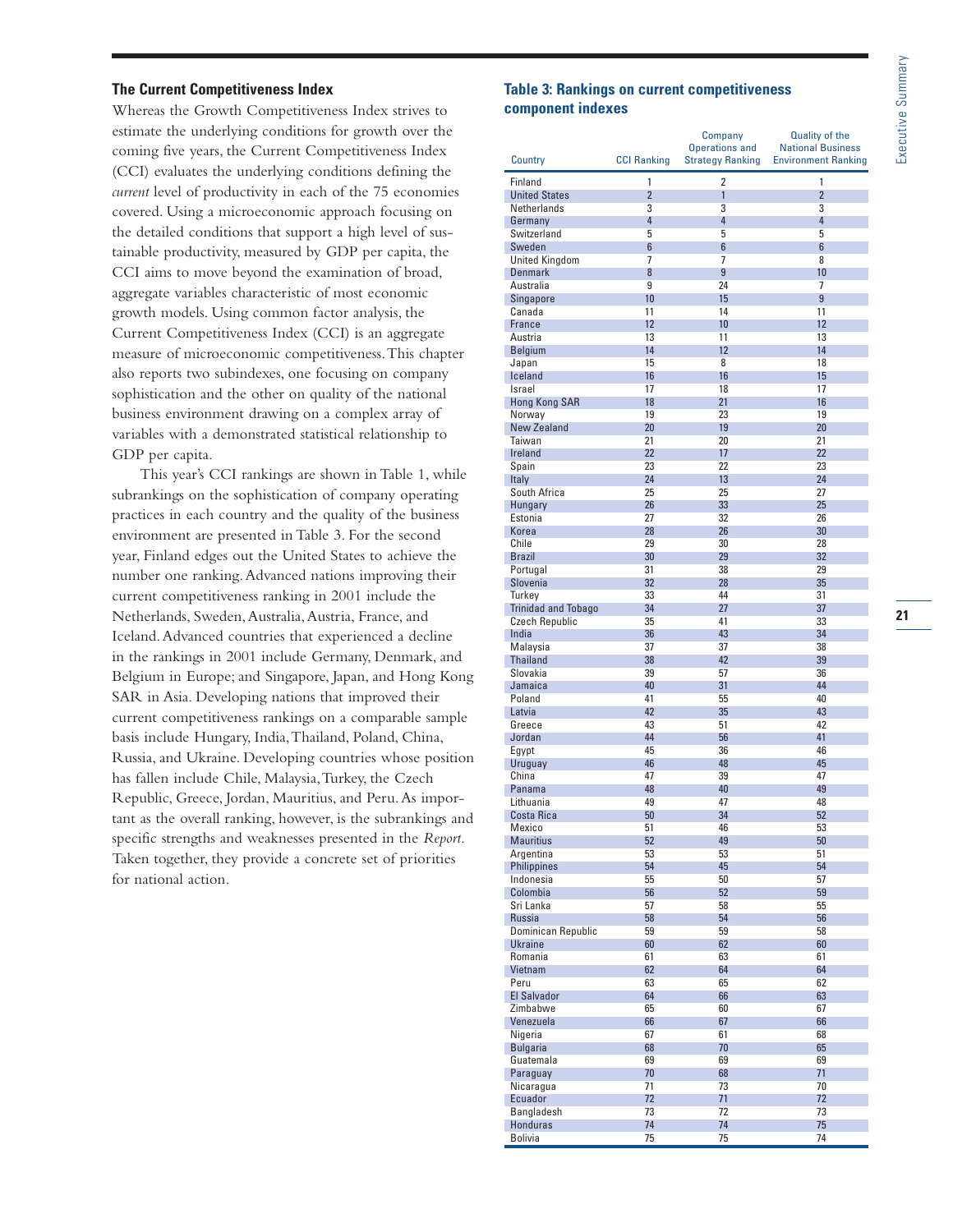The CCI measures the level of GDP per capita that is sustainable in the long term. However, in the short and medium run, nations can over- or underperform their microeconomic fundamentals because of surges of inbound FDI, natural resource windfalls, and the like.The chapter compares a country's *expected* GDP per capita, given its current microeconomic competitiveness, with its actual GDP per capita.A positive gap signals upside potential, while a negative gap indicates vulnerability. Finland leads the advanced countries in upside potential, which is consistent with its high GCI ranking. Finland's stunning turnaround in microeconomic competitiveness is still far from being fully realized in terms of reported prosperity. Conversely, Norway, Iceland, and Ireland all continue to enjoy a level of prosperity that exceeds their microeconomic fundamentals.This suggests a challenge for these countries in maintaining their current success.To a lesser extent this is also true for the United States and Canada.

Turkey, Brazil, and South Africa are among the middle-income countries that should be able to support a higher GDP per but are currently underperforming for various reasons.The converse is true for Greece, Argentina, Russia, and Slovenia, which are among a group of countries whose levels of income will be unsustainable without substantial microeconomic reform. India heads the list of low-income countries with upside potential that could be unlocked by governmental and political reform.

Our findings make it clear that micro reforms must go beyond reducing the role of government and abolishing market distortions. Government also has a range of positive roles that are fundamental to prosperity—such as investing in specialized human resources, building innovative capacity, facilitating cluster development, and stimulating advanced demand via regulatory standards. Many nations need to move beyond first stage micro reforms and address these agendas.

In keeping with the overall theme of this year's *Report*, our results highlight the need to set a nation's economic priorities to be consistent with its level of development. Especially challenging are the difficult transitions between competitive stages.At the Factor-Driven stage, our findings suggest the core challenge for firms is to increase their efficiency, for example, by improving production process sophistication and beginning to delegate authority. Improving transportation and communications infrastructure, upgrading public education and the training of management, liberalizing trade, and reducing corruption are essential.These steps create a foundation of efficiency, transparency, and competitive pressure necessary to improve the productivity of Factor-Driven competition.

To move into middle income, the challenge is to make the transition to the Investment-Driven stage. The Investment-Driven stage depends on a high rate of investment in products, processes, and the acquisition of technology. Corporate priorities expand to include, for example, in-house product development, licensing the best foreign technology, connecting to foreign markets, and developing the capacity to improve technology.Among other things, reducing bureaucratic red tape and enhancing the legal system become important to enhance business efficiency, while local financial markets become much more necessary to mobilize debt and equity capital.

To reach high-income status, incremental improvements in quality and efficiency are no longer enough. To reach the Innovation-Driven stage, companies must innovate at the world technology frontier, develop unique product designs, sell globally, and create more decentralized and flexible organizational structures.Truly world-class research institutions must emerge, along with strong research collaboration with universities, venture capital availability, truly sophisticated demand conditions, and intense local competition.

The CCI and the GCI measure different but complementary dimensions of competitiveness. Figure 1 compares the two rankings for 2001 and reveals that they are highly correlated. Finland ranks first on both Indexes, while the United States ranks second. However, there are divergences in rankings that are potentially revealing about country economic prospects. Of the high-income countries, for instance, Norway and Ireland rank 10 or more positions higher on growth competitiveness than they do on current competitiveness. Significant micro reform will be a central challenge in these countries. Conversely, Germany and Switzerland rank 10 or more positions worse on growth competitiveness than they do on current competitiveness. Creating the vitality and assets required for growth looms as the fundamental challenge in already highly productive economies.

Of the medium-income countries, Mauritius, Costa Rica,Taiwan, and New Zealand rank significantly better on growth competitiveness than on current competitiveness.Turkey and Brazil, on the other hand, rank worse on growth competitiveness than on current competitiveness. Creating more dynamism and the capacity for change are the challenge for these countries. Of the lowincome countries, Bulgaria, Bolivia, and the Dominican Republic are among the countries with higher ranks on growth competitiveness than on current competitiveness. India, Jamaica, Indonesia, Colombia, Ukraine, and Zimbabwe are facing lower growth prospects that lag their ranking on current competitiveness.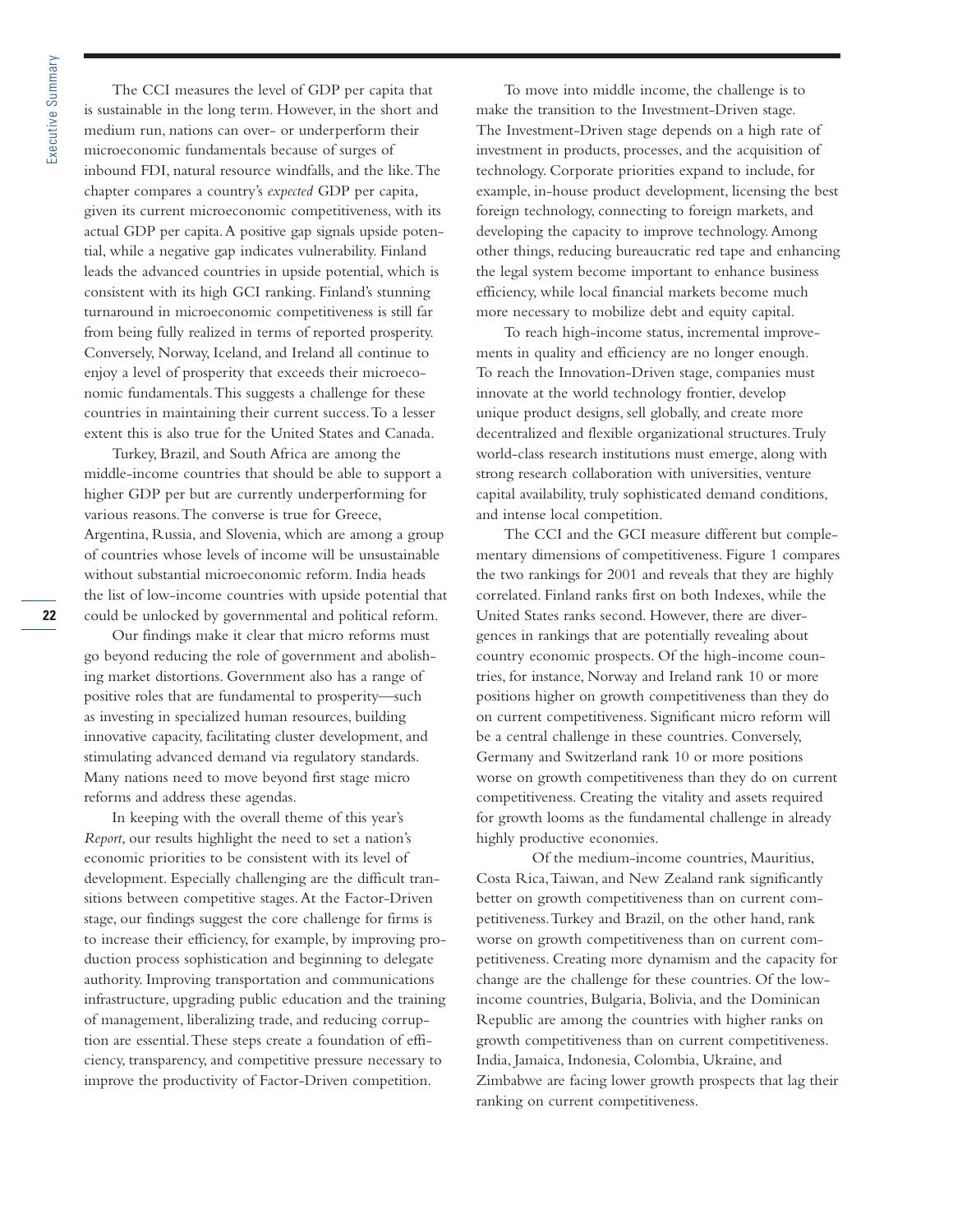Executive Summary **23**<br> **23** 



Figure 1: Growth and Current Competitiveness Index rankings **Figure 1: Growth and Current Competitiveness Index rankings** 23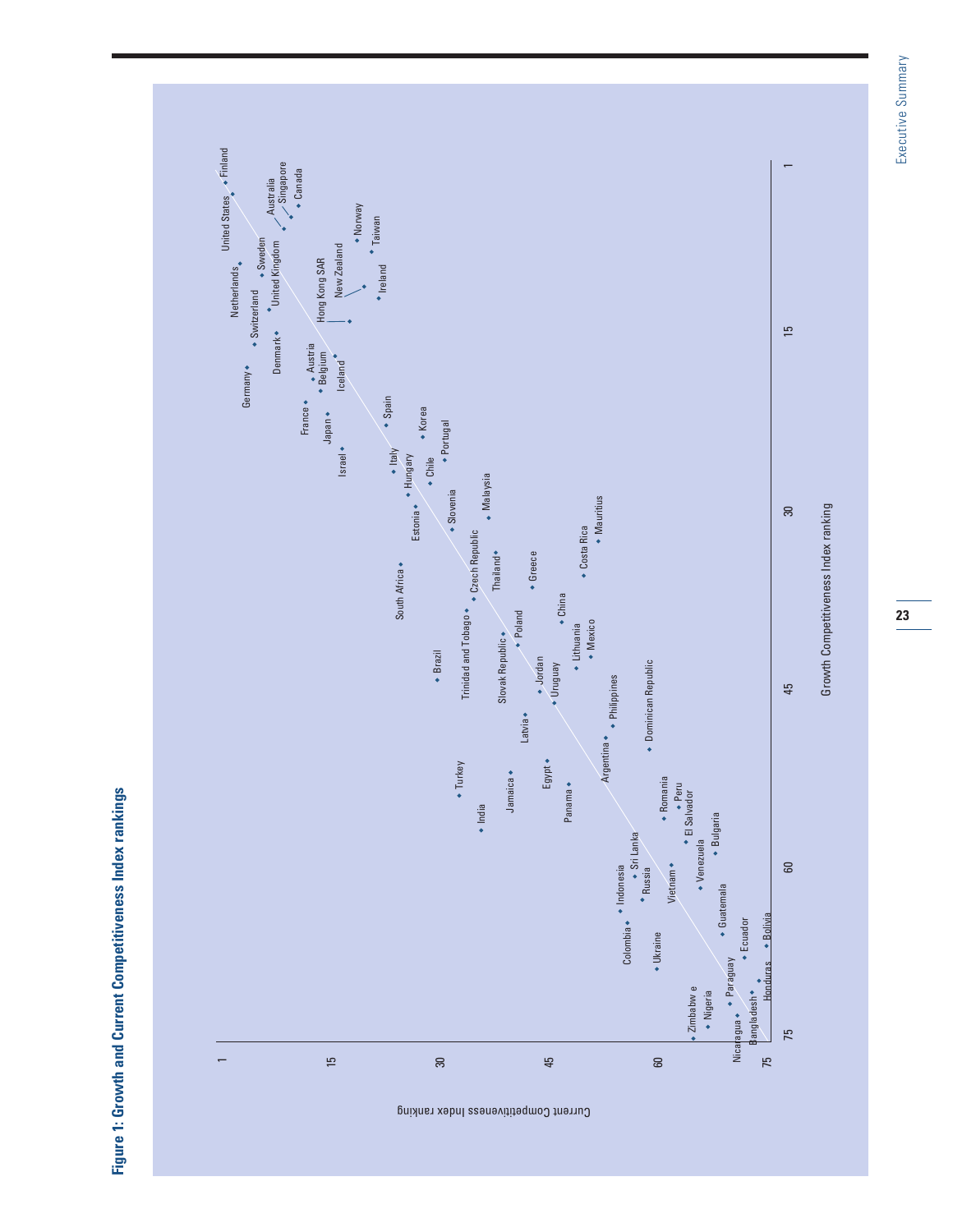### **Structure of the Report**

Just as the *Report* includes two distinct perspectives on competitiveness, it includes chapters on a range of other central issues relating to competitiveness and economic performance. In each case, authors have taken advantage of the Executive Opinion Survey's to inform their own research.

The chapter by Daniel Esty of Yale University and Michael E Porter on "Measuring National Environmental Regulation and Performance," explores the differences among countries in environmental performance and their link between environmental outcomes and national environmental policy choices.The chapter also explores the crucial question of whether environmental quality must come at the expense of competitiveness and economic development, as traditional economic theory has suggested.The findings are revealing: environmental performance varies systematically with the quality of a country's environmental regulatory regime.The statistical findings are then used to construct an index that ranks countries in terms of the quality of their environmental regulations. The research reveals that there is no evidence that higher environmental quality compromises economic progress. Environmental performance is positively and highly correlated to GDP per capita.The chapter presents preliminary evidence suggesting that countries with stricter environmental regulation than would be expected at their level of GDP per capita enjoy faster economic growth.

The chapter on "National Innovative Capacity" by Porter and Scott Stern of Northwestern University delves in detail into the conditions that allow a country to innovate at the global technology frontier.The findings reveal the striking degree to which the national circumstances actually explain differences across countries in innovative activity measured by US patenting.The statistical findings allow the construction of an overall innovative capacity ranking of the 75 countries, as well as comparisons across countries in important components of innovative capacity including availability of scientific and technical personnel, innovation-related policy choices, cluster vitality, and the quality of linkage mechanisms between basic research and the private sector.

The next chapter presents an update on "Economic Creativity" by Andrew M Warner of the Center for International Development at Harvard University.The concept of economic creativity was central to last year's overall Growth Competitiveness Index and moreover provided a methodological breakthrough that stimulated much of our research over the past year on how to quantify the distinct effects of innovation versus diffusion as contributors to economic growth.

The fourth chapter of Part 2 provides a new framework for assessing national trade performance at the sectoral level, as constructed by Cornelius along with International Trade Centre economists Friedrich von Kirchbach, Mondher Mimouni, Jean-Michel Pasteels, and Shilpa Phadke.Taking advantage of sophisticated United Nations data on the trade flows of all 75 GCR countries over the past five years, the authors are able to assess how countries' individual industries are performing compared with the same industries in other countries.They furthermore compare the future prospects for those industries, based on a range of factors that includes the current global demand trends for those industries.

In the next chapter of Part 2, Peter Cornelius and Yong Zhang of the World Economic Forum review recent developments in European labor markets and the context for ongoing structural reform in this area. Using questions from the Executive Opinion Survey, they then create a measure of labor market flexibility to compare countries across the European Union.The authors discuss how labor market restrictions have become an impediment to growth in the European Union, particularly since exchange rates have been removed as a macroeconomic adjustment mechanism.

The chapter on labor markets is followed by an update in which Warner joins Cornelius to assess the performance of the euro as of early 2001. Here the authors find some interesting shifts in European executives' assessment of the euro's prospects for stability.

Finally, Part 2 concludes with a review of the Executive Opinion Survey by Cornelius and McArthur, including a brief description of our surveying methodology, several descriptive statistics of our Survey sample, and a few key tests of the consistency and accuracy of the Survey results.

The third and final section of this *Report* is broken into two parts, country profiles and data tables. In the country profiles, we outline some key advantages and disadvantages drawn from the variables and methodologies used in constructing the Growth Competitiveness Index and the Current Competitiveness Index.We also include numerous strengths and weaknesses of each economy that are not directly included in the respective Indexes but might nonetheless be of interest to the reader. In the accompanying data tables, results are listed by country for most variables covered in the *Report*.These tables provide easy reference for the reader who wishes to look at each variable in detail.The data also provide a wealth of information for policymakers and business leaders who wish to compare their economies to others across a range of dimensions. For researchers and data enthusiasts hoping to gain a much deeper level of knowledge from the *Report*'s underlying data, a full electronic version of the Survey data is available as an accompaniment to this *Report*.